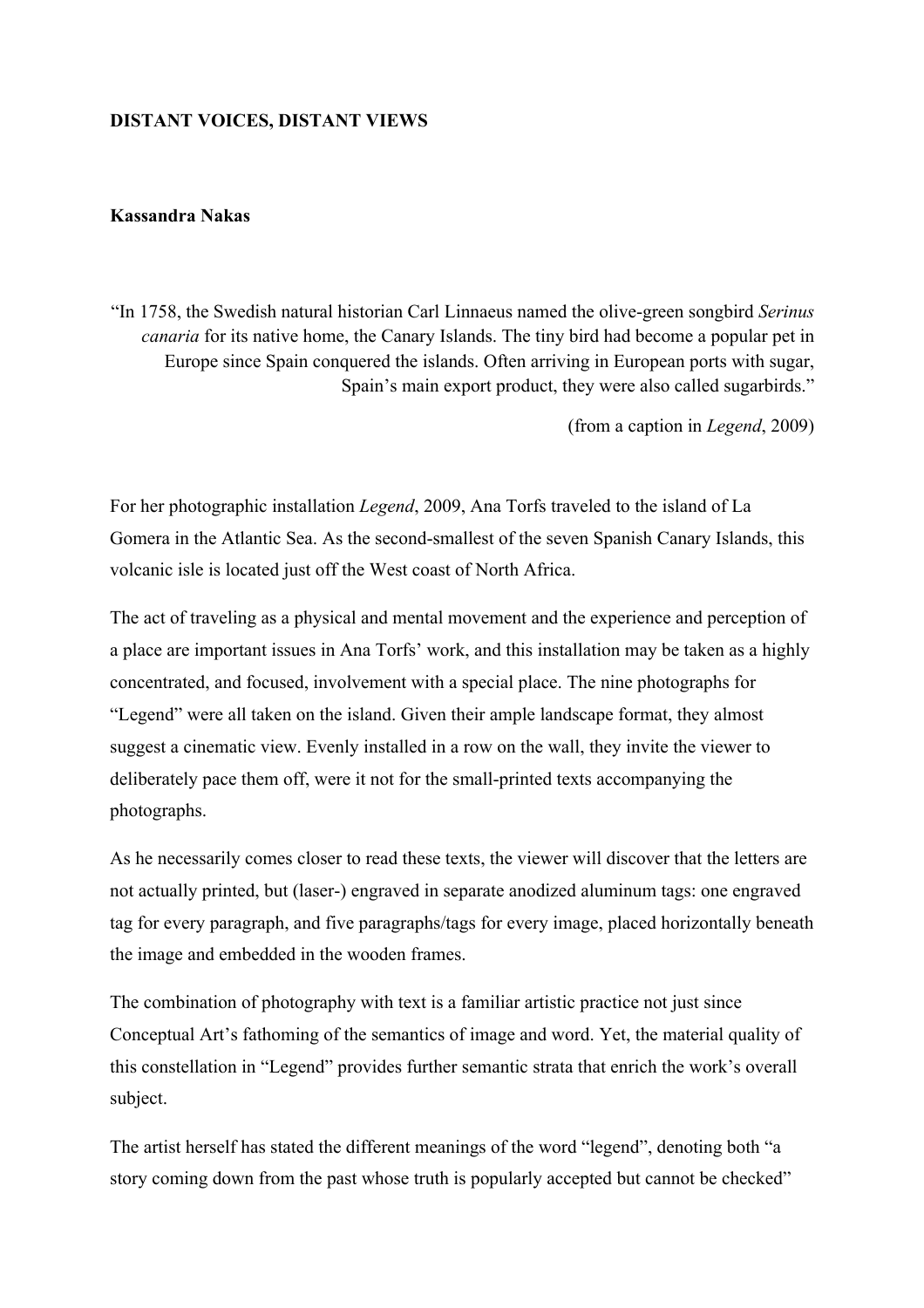(as the dictionary puts it), and the verbal part in combination with an object or an image, be it a writing or a title on an object, a caption, or an explanatory list of the symbols on a map or chart.

Both definitions of the title thus relate to the work's form and content, with the written captions accompanying the photographs as with the "stories from the past" they tell (which will be referred to later in the text).

However, the word's etymology seems to be no less fundamental for the artist, and for an understanding of the work. Again, Ana Torfs provides knowledge of the term's history, pointing out to its derivation from the Latin word "legere", which signifies "to gather, select, read".

With this in mind, the unusual materiality of the "captions" or "legends" under the photographs takes on a special meaning. Their separate arrangement in isolated, embedded tags emphasises their heterogeneous origins. The different "stories" they tell are all "gathered" and "selected" from different narratives and sources, yet they all refer to the same subject – to La Gomera, and in a wider sense, to the whole archipelago of the Canary Islands as a group with a connected history. The labels present these stories as if in a museum, displaying the findings of a natural scientific expedition.

'Accumulated' as they are, the legends also stand for the cultural heritage that forms the Canaries' history. In that, it seems just logical that the tags are nevertheless meticulously set in the wooden frame; they adapt the same (quasi-volcanic) colour and seem almost organically connected with it. These tags are part of the image's frame just as much as the stories they tell are framing our knowledge, and perception of, the islands.

This interaction of what we see and what we know, what we think and what we feel, – and what we believe –, when we are confronted with a place (and its hidden history) or a story has been an ongoing topic in the work of Ana Torfs. Just as much, the very act of seeing and perceiving is an issue that she constantly reflects upon in her practice, and "Legend" quite evidently testifies to this concern.

In this work, the viewer's gaze is framed and focused on La Gomera's surface. Taken from an elevated standpoint, the photographs show the incredible variety of the island's geology and vegetation, from the "arid, desert-like south […] to the moist forest slopes of the central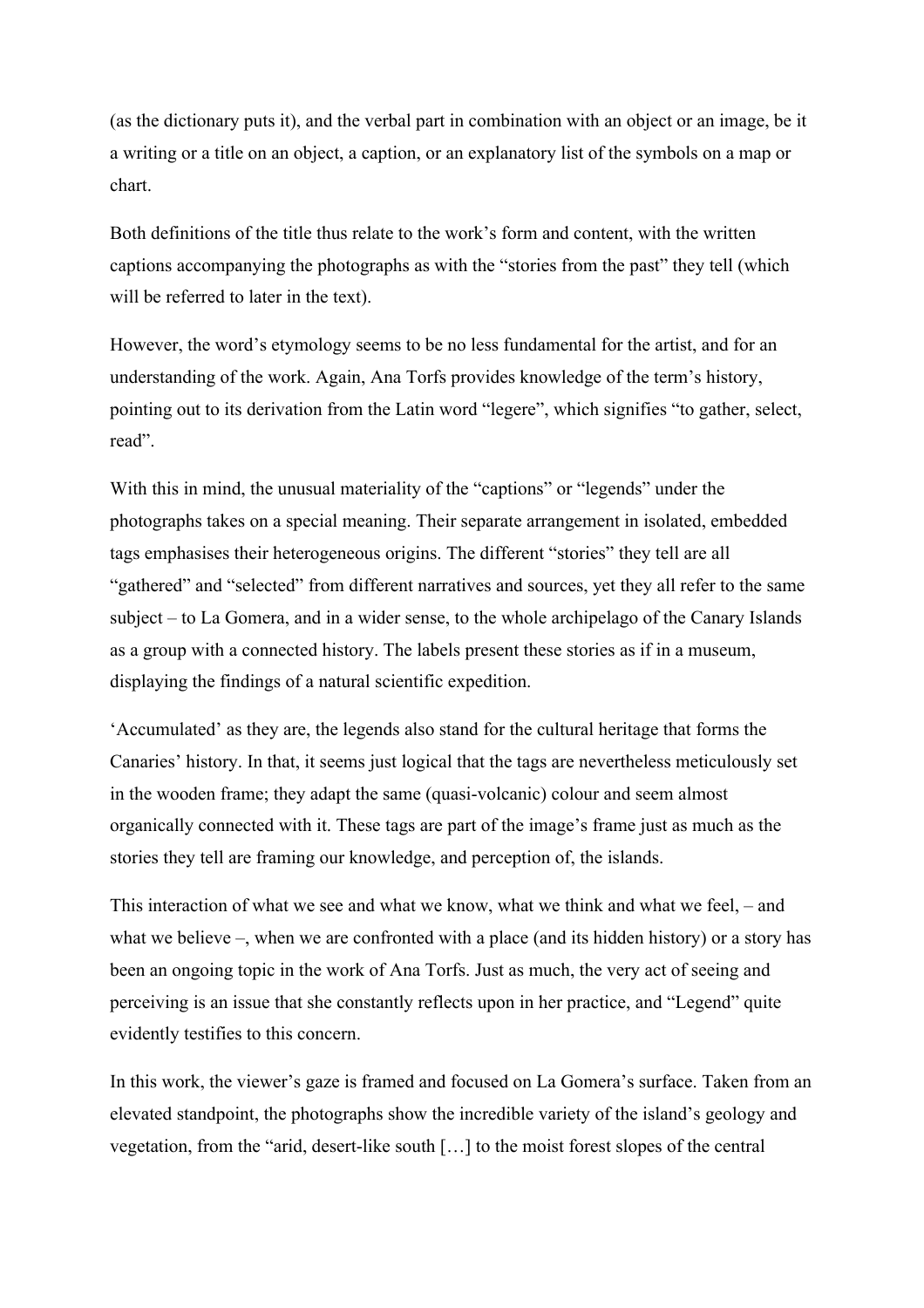highlands", as one legend reads: we see rocky hillsides and Mediterranean palms, densely wooded valleys and fog shrouded peaks.

The vignetting of the photographs alludes to early photography and film, and implies that the image centre shows a 'hot-spot' of special relevance; yet, no visual action takes place. Rather, visibility itself is in the focus of the image, as the motifs play with historical conventions of seeing and perceiving: The low saturation of the photographs' colours intimates the colourized prints of the 19th century, a time when the meditation on stereoscopic images of long-distance journeys stood for social entertainment and the act of taking (visual) possession of the Other. The scopic view through a telescope or a camera was (and is), in this sense, always a powerful, colonizing one. $<sup>1</sup>$ </sup>

That visibility is more a cultural 'dispositive' than a natural fact has been widely discussed following Foucault's "Discipline and Punish". The question of seeing and being seen depends on social conventions and technological possibilities much more than on an individual's will.<sup>2</sup> What we see is highly formatted, as the vignetting also indicates: Taken from the distance, the photographs provide a telescopic view, and while it would have been the prospect from an expeditionary ship sailing off the island's shore in earlier times, today's viewing habits more readily suggest the technical eye of a surveillance camera.

The 'objective' distance of the view corresponds with the neutral tone of the legends. The texts were taken from different sources and convey a dense and compact rhetoric. The five captions for each of the nine photographs refer to different histories and cultural, scientific and political contexts of the archipelago's past and present. Repeatedly, mythological accounts are quoted, emphasizing the Canaries' fabled location at the "westernmost edge of the known world" in ancient times, continued in descriptions of La Gomera's site as the starting point for Columbus' voyage to the New World, the Canaries' inglorious 'pioneering' role under Franco's military dictatorship, and their use as a gateway to Europe for thousands of illegal immigrants each year – it is only since 2008 that the new satellite system "Sea Horse" tracks immigrant vessels and thus inhibits further immigration.

 $\frac{1}{1}$  $<sup>1</sup>$  Geoffrey Batchen discusses the historical coincidence of the conception of photography and the invention of</sup> the panopticon, as a technique of surveillance, in early 19<sup>th</sup> century in: id., *Guilty Pleasures*, in: Th. Levin, U. Frohne, P. Weibel, eds., CRTL [Space]: rhetorics of surveillance from Bentham to Big Brother, Karlsruhe 2002, pp. 447-459. <sup>2</sup>

<sup>&</sup>lt;sup>2</sup> For a recent discussion of this topic see Dietmar Kammerer, *Bilder der Überwachung*, Frankfurt a. M.: Suhrkamp, 2008, esp. pp. 103-142.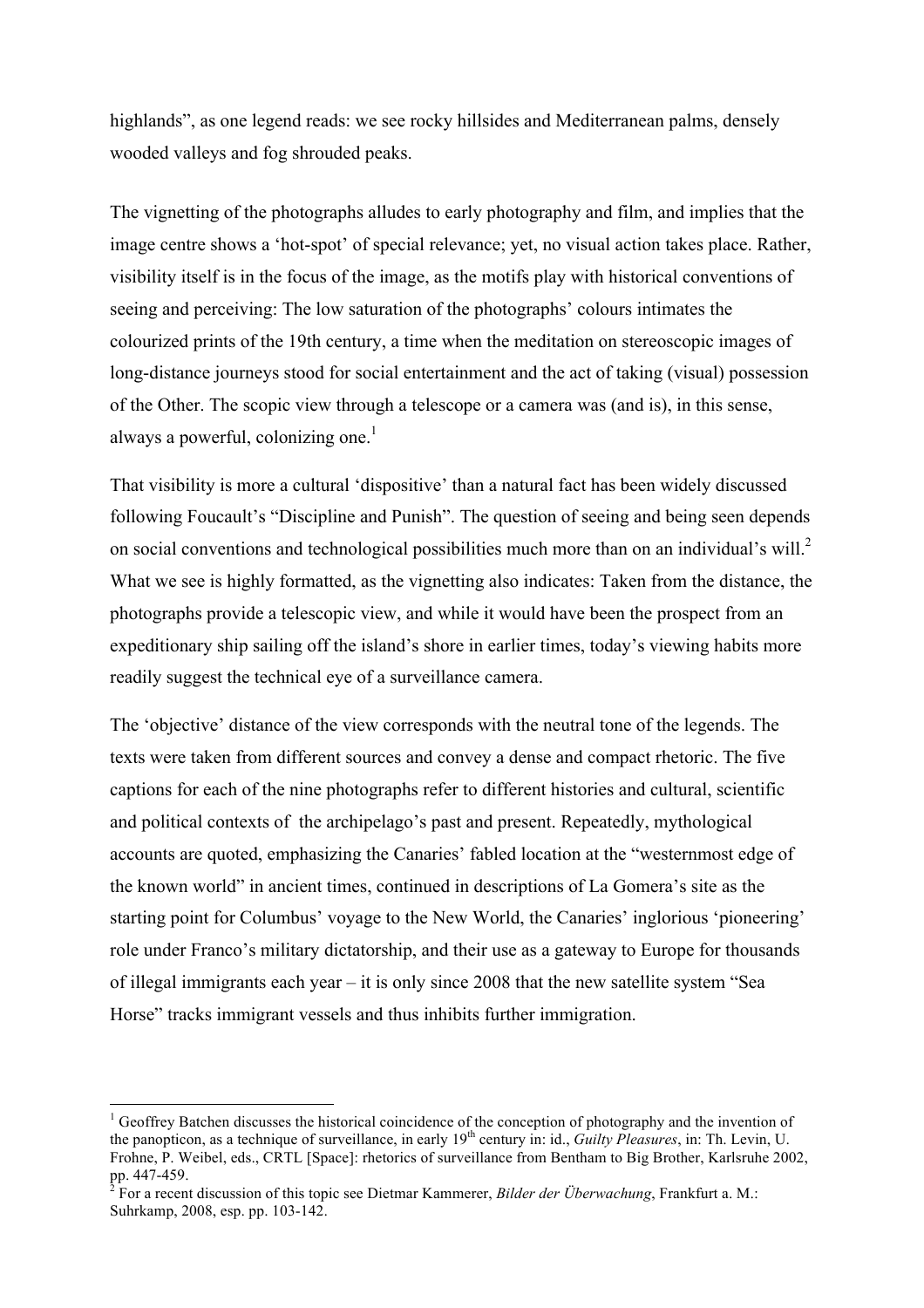Repeatedly, the hints to the archipelago's conquest echo the discovery of the New World, as this caption suggests:

"The conquest and colonisation of the Canary Islands can be seen as a 'dress rehearsal' in which the Spanish practised what they actually performed later, on a much larger scale, throughout the Americas and other continents."

Accounts on the Canaries' extreme variety of species in animals and plants, its population history, scientific discoveries, and many more aspects, are added, thus creating a multifarious meshwork of references discursively 'encompassing' the islands just like the visual vignetting in the photographs. At the same time, the interweaving of the legends also recounts the many movements back and forth, to and fro the island, of expeditions and emigrants swarming out, of conquerors and immigrants landing, of different layers of 'inhabitants' and visitors, and the mythic images of them:

"According to the Roman author Pliny the Elder, the Canary Islands were named after the fierce dogs that lived there (the Latin word for dog is *canis*). He also wrote that the isles were plagued with the rotting carcasses of monstrous creatures that were constantly being cast ashore by the sea."

"La Gomera was populated by people who talked with their lips as if they had no tongue. It was said that a great prince had exiled them to the island and cut off their tongues for an unknown crime. They walked about completely naked and ate herbs like beasts, eating dirty animals and insects as well."

Accompanying the deserted landscapes of the photographs, the texts give a highly animate impression of archipelago's history and present, calling to mind that a story of conquest is always also a story of repression and loss.

Given the long literary tradition of the Sea as a narrative space, as exemplified in the epics of the Odyssey, Sindbad the Sailor, and others, it seems more than apt to literarily weave such a meshwork of stories and tales around a group of Atlantic islands, even more so the historycharged "Fortunate Isles", the "Earthly Paradise" and "Elysian Fields", or the "Purple Islands", as the Canaries have been dubbed throughout the centuries.

And again, as in other works such as *Displacement* (2009), it is Ana Torfs' precise selection of image and text that creates a powerful narrative. The Canary Islands might well be a particularly rewarding subject for the artist's investigation of a place's semantics and psychoemotional potential. Yet, her mode of visually and verbally reducing and condensing a given